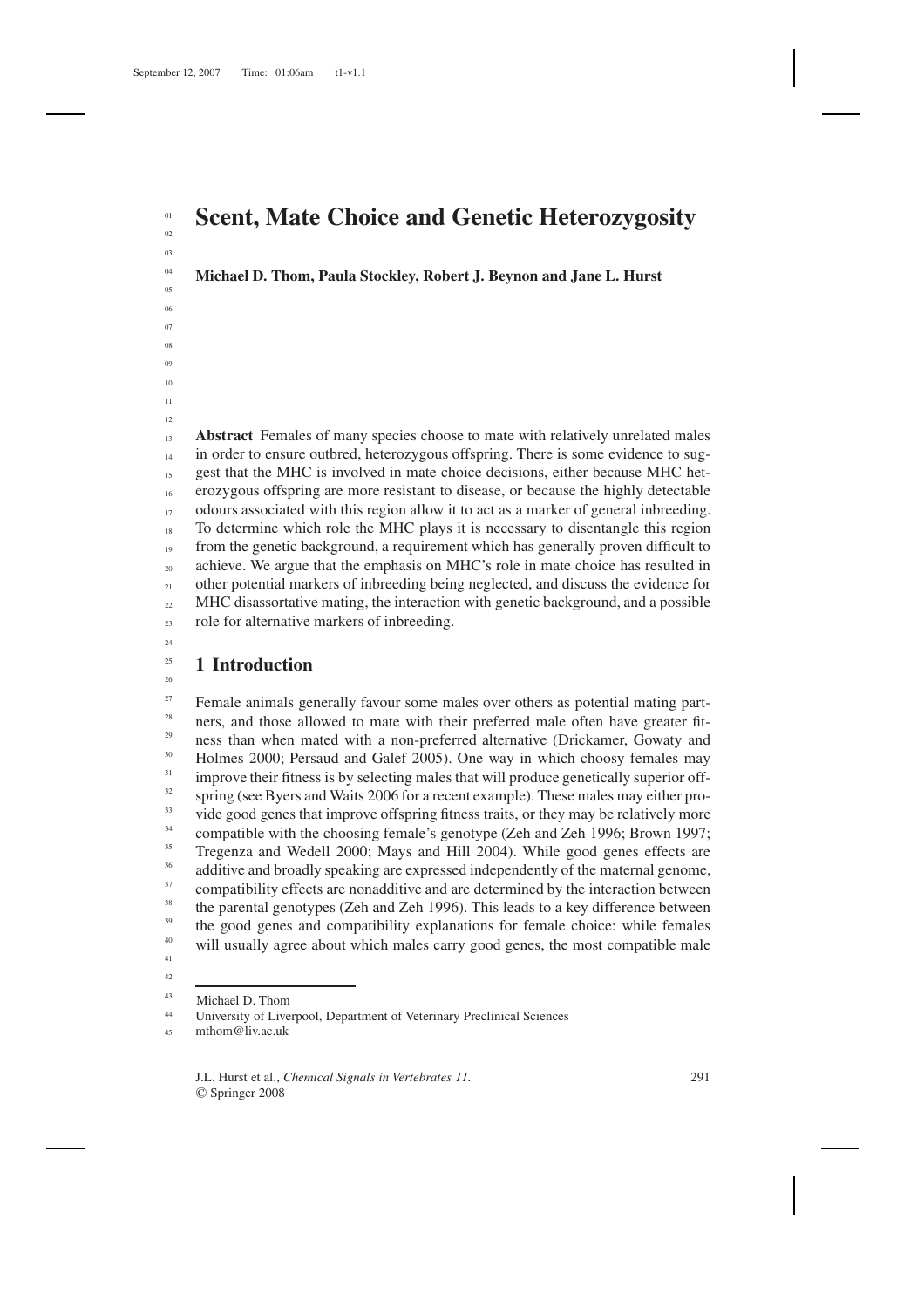$01$  $02$ 03  $04$ 05 06 07 08 will vary depending on the genotype of the choosing female. Parental genetic compatibility often improves fitness by increasing the genetic heterozygosity of offspring (but see also Zeh and Zeh 1996), a mechanism which is most familiar from the special case of inbreeding avoidance. In fact, preference for compatible partners and avoidance of inbreeding overlap considerably, since close relatives will often be genetically incompatible (Brown 1997). Here we discuss the detrimental effects of incompatibility, particularly inbreeding, and consider the behavioural mechanisms and signalling systems which may have evolved to avoid these costs.

09 10 11

#### **2 Genetic Compatibility and Inbreeding Avoidance**

12 13

14 15 16 17 18 19  $20$  $21$ 22 23  $24$  $25$ 26 27 28 29 30 31 32 33 34 The main consequence of mating between genetically dissimilar partners is increased heterozygosity of offspring, which may itself be the primary advantage of sexual reproduction (Brown 1997). Genetic heterozygosity can influence fitness via two main mechanisms: either because it avoids unmasking any deleterious recessive alleles carried by either parent (the dominance hypothesis), or because heterozygotes are inherently superior to homozygotes (overdominance: Charlesworth and Charlesworth 1987). Whatever the underlying mechanism, homozygosity is frequently detrimental to reproductive success, having been shown to reduce hatching success or embryo survival, litter size, and survival of offspring in captive studies (e.g. Ralls, Ballou and Templeton 1988; Keane, Creel and Waser 1996; e.g. Pusey and Wolf 1996; Bixler and Tang-Martinez 2006). Accumulating data support the idea that genetic similarity among mating partners also has negative effects on offspring number and survival in the wild (Stockley, Searle, Macdonald and Jones 1993; Coltman, Bowen and Wright 1998; Crnokrak and Roff 1999; Keller and Waller 2002; Slate and Pemberton 2002). The detrimental effects of inbreeding may continue into adulthood, with inbred individuals suffering a reduction in survival (Jiménez, Hughes, Alaks, Graham and Lacy 1994; Keller, Arcese, Smith, Hochachka and Stearns 1994; Coltman, Pilkington, Smith and Pemberton 1999), ability to hold territories (Meagher, Penn and Potts 2000), and reproductive success (Keller 1998; Slate, Kruuk, Marshall, Pemberton and Clutton-Brock 2000; Seddon, Amos, Mulder and Tobias 2004).

35 36 37 38 39 40 41 42 43 44 45 Given these costs, we would expect the evolution of behavioural mechanisms to reduce the risk of inbreeding. In some species, this is achieved by sex-biased dispersal: members of one sex predominantly leave the natal range and hence minimize the likelihood of encountering relatives as mates (Pusey 1987; Pusey and Wolf 1996). By contrast, species without sex-biased dispersal, and particularly those with aggregated population structures, are likely to risk mating with close relatives. Such species should benefit from kin recognition systems that allow them to recognize and avoid close kin as mates. Active mate preference for non-kin does indeed appear to be widespread, and has been demonstrated in numerous groups including insects (Simmons 1991), marsupials (Parrott, Ward and Temple-Smith 2007), rodents (Krackow and Matuschak 1991; Keane et al. 1996;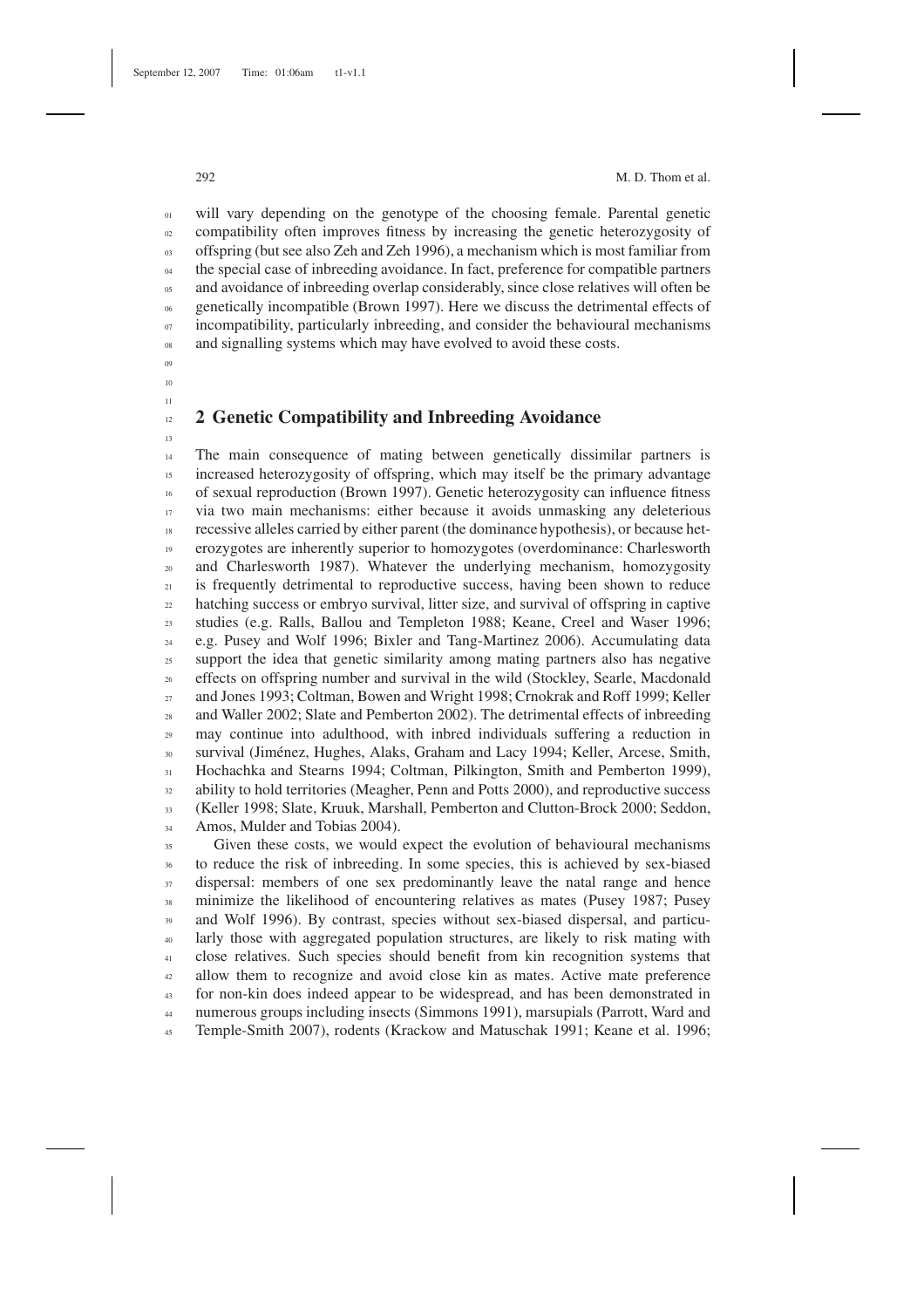$01$  $02$ 03  $04$ 05 06 Ryan and Lacy 2003), and primates (Smith 1995; Soltis, Mitsunaga, Shimizu, Yanagihara and Nozaki 1999). This preference can be very strongly expressed: females of some species choose not to mate at all when no unrelated males are available (woodpeckers: Koenig, Stanback and Haydock 1999; mole rats: Cooney and Bennett 2000; meerkats: O'Riain, Bennett, Brotherton, McIlrath and Clutton-Brock 2000).

- 07
- 08 09

10 11

## **3 The Role of MHC in Mate Choice**

12 13 14 15 16 17 18 19  $20$  $21$ 22 23  $24$  $25$ 26 27 28 29 30 31 32 33 34 35 36 37 38 39 40 41 42 43 Behavioural avoidance of inbreeding requires a mechanism for reliably identifying kin, a signal which should be easily detectable, polymorphic and heritable. Much work in vertebrates has focussed on the role of the major histocompatibility complex (MHC), a highly polymorphic region of the vertebrate genome which is associated with specific odours in a range of species. Numerous studies on rodents have demonstrated their ability to discriminate odours associated with the MHC (Yamaguchi, Yamazaki, Beauchamp, Bard, Thomas and Boyse 1981; Yamazaki, Beauchamp, Bard, Thomas and Boyse 1982), including odour changes resulting from only single amino-acid substitutions (Yamazaki, Beauchamp, Egorov, Bard, Thomas and Boyse 1983), although not all differences are detectable (Carroll, Penn and Potts 2002), Sensitivity to MHC-associated odours has also been suggested for other species including sticklebacks (Reusch, Häberli, Aeschlimann and Milinski 2001), salmonids (Olsén, Grahn, Lohm and Langefors 1998), lizards (Olsson, Madsen, Nordby, Wapstra, Ujvari and Wittsell 2003), rats (Schellinck, Slotnick and Brown 1997) and humans (Wedekind, Seebeck, Bettens and Paepke 1995; Thornhill, Gangestad, Miller, Scheyd, McCullough and Franklin 2003). Although many experiments have focussed simply on discriminability of MHC odours, there is also some evidence that these odours affect mate choice in MHC congenic laboratory mouse strains. In some highly inbred pairs of strains that are genetically identical to one another except at MHC, members of both sexes prefer to mate with partners with a different MHC type to self (Yamazaki, Boyse, Miké, Thaler, Mathieson, Abbott, Boyse, Zayas and Thomas 1976; Egid and Brown 1989). The high degree of polymorphism at MHC, together with the observation that this is associated with easily discriminable odours, and evidence for an effect of MHC on mate choice, have led to the suggestion that the MHC may provide a general mechanism of individual (e.g. Brennan and Kendrick 2006) and kin (e.g. Brown and Eklund 1994) recognition across vertebrates used in the context of mate choice. Recent physiological work has highlighted direct detection of MHC peptides as a possible mechanism by demonstrating that receptors capable of detecting MHC peptides exist in the main olfactory epithelium (Spehr, Kelliher, Li, Boehm, Leinders-Zufall and Zufall 2006) and vomeronasal organ (Leinders-Zufall, Brennan, Widmayer, Chandramani, Maul-Pavicic, Jager, Li, Breer, Zufall and Boehm 2004).

44 45 It is frequently suggested that animals choose mating partners with complementary MHC type to self because of the resulting increase in offspring genetic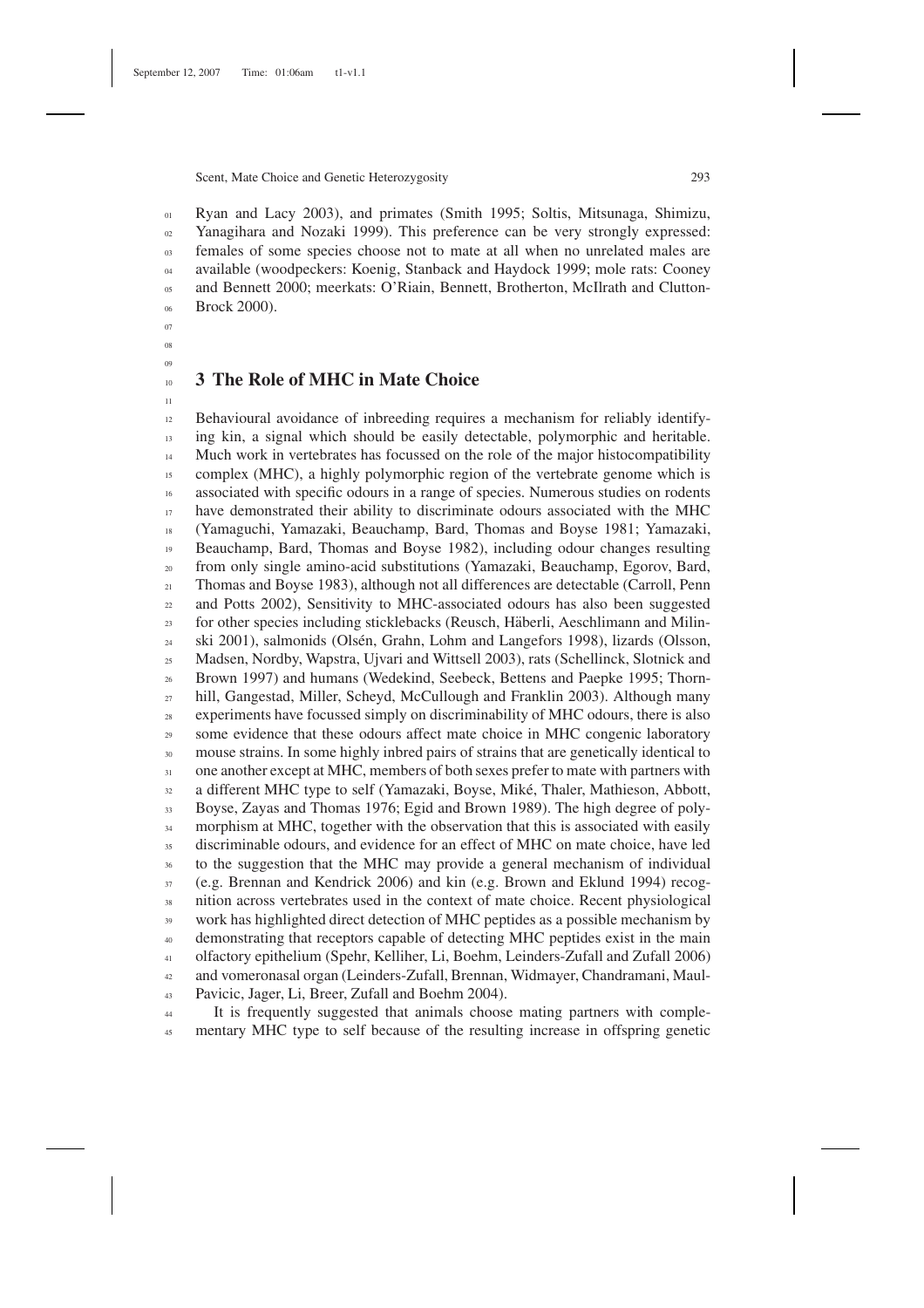$01$  $02$ 03  $04$ 05 06 07 08 09 10 11 12 13 14 15 16 17 18 19  $20$  $21$ 22 23  $24$  $25$ 26 27 28 29 heterozygosity specifically at this region (Jordan and Bruford 1998; Tregenza and Wedell 2000; Milinski 2006). As the primary role of the MHC is in the adaptive immune system, relatively MHC heterozygous offspring should experience improved pathogen resistance as a result of their ability to recognize a greater range of foreign peptides (Penn, Damjanovich and Potts 2002). This mechanism of responding to an unpredictable disease environment is hypothesised to be a major force in maintaining the MHC's extraordinary levels of polymorphism (Doherty and Zinkernagel 1975; Hughes and Nei 1988). However the expected relationship between MHC heterozygosity and adaptive immune performance has received mixed support. Some studies have supported the assumption of a link between MHC diversity and fitness, reporting greater resistance (Penn et al. 2002), lower pathogen loads (Wegner, Kalbe, Kurtz, Reusch and Milinski 2003; Kurtz, Kalbe, Aeschlimann, Häberli, Wegner, Reusch and Milinski 2004), and higher survival (Westerdahl, Waldenström, Hansson, Hasselquist, Von Schantz and Bensch 2005) at high levels of heterozygosity. Others have failed to find evidence that MHC heterozygosity influences immunity (Paterson, Wilson and Pemberton 1998; Langefors, Lohm, Grahn, Andersen and von Schantz 2001; Wedekind, Walker and Little 2006), or have found the opposite effect. For example, mice heterozygous for MHC performed less well than the homozygote mean when infected with malaria (Wedekind, Walker and Little 2005). Much of the evidence for a link between MHC heterozygosity and ability to combat disease comes from correlational studies, which are generally hampered by the strong link between MHC and background genetic diversity. Failing to control for this correlation means that observed effects could be due simply to genome-wide heterozygosity rather than to the specific effects of MHC (Penn et al. 2002). Indeed, a recent study on wild fish populations found background genetic heterozygosity to be significantly associated with reduced parasite load, while MHC diversity was not (Rauch, Kalbe and Reusch 2006). This link to background genetic diversity has an influence on other aspects MHC's role, as we discuss further below.

30 31

32 33

## **4 The Confounding Influence of Genetic Background**

34 35 36 37 38 39 40 41 42 43 44 45 In natural populations, the level of MHC sharing between a given pair of individuals is normally correlated with their overall similarity across the whole of the genome. This link could enable animals to use the highly variable and detectable MHC to act as a marker of overall genetic relatedness. Whereas the evidence for MHC homozygosity remains ambiguous, inbreeding can have devastating fitness consequences. Given the costs of mating with close kin, the primary role of MHC in mate choice might be to facilitate avoidance of inbreeding more generally, rather than at the MHC itself (Potts, Manning and Wakeland 1994). High levels of MHC polymorphism ensure that individuals in a normal outbreeding population are likely to share a large proportion of their MHC only with very close relatives; disassortative mating would provide the substantial benefits of inbreeding avoidance, while simultaneously ensuring genetic diversity at the MHC.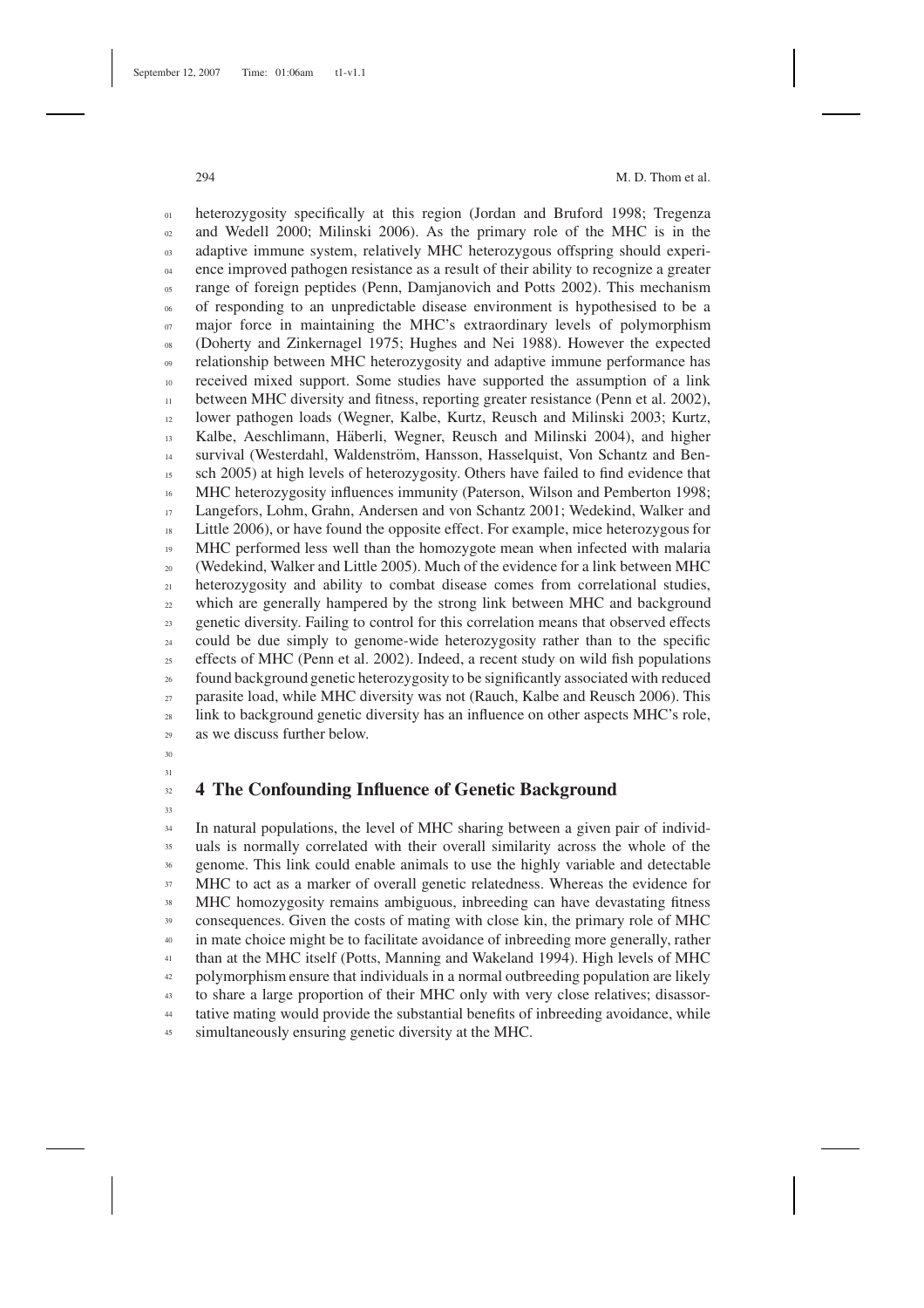$01$  $02$ 03  $04$ 05 06 07 08 09 10 11 12 13 14 15 16 17 18 19  $20$  $21$ 22 23  $24$  $25$ 26 27 28  $29$ 30 31 32 33 34 35 36 37 38 39 40 41 42 43 44 45 Whether the role of MHC in mate choice is related specifically to its involvement in immune defence, or because this region is a reliable signal for overall genetic similarity, the failure of most studies to separate the effects of MHC and genetic background means that any observed effect of MHC could be an artefact of experimental design. Much of the evidence for the role of MHC in mate choice comes from studies demonstrating a deficit of MHC homozygotes in natural (e.g. Landry, Garant, Duchesne and Bernatchez 2001) or artificial (e.g. Potts, Manning and Wakeland 1991) populations, an observation consistent with disassortative mating at MHC. However, because MHC homozygotes are most likely to result from matings between close kin, underproduction of these individuals could be a by-product of general inbreeding avoidance rather than a direct consequence of MHC-based disassortative mating. Assuming that inbreeding avoidance is generally important, the signal used to assess and reject genetically similar mates could be encoded in genes completely unrelated to MHC, with the intrinsic correlation between MHC and the rest of the genome ensuring that MHC homozygotes are rare in normally outbreeding populations. It is only possible to assess whether MHC is important for mate choice by disentangling this from the rest of the genome, something most studies have so far been unable to achieve. Attempts to separate MHC and background generally use laboratory-derived strains, and despite their widespread acceptance in the literature, the results obtained by this method have generally been ambiguous or contradictory. For example, the early studies of Yamazaki et al. (1976; 1978) are usually cited in support of MHC disassortative mating, but these studies also found consistent MHC assortative mating in one strain, and assortative mating has also been reported in another laboratory strain (Andrews and Boyse 1978). A more fundamental limitation in experiments controlling for background genes arises from the tendency to use pairs of highly inbred strains differing only at MHC: it is perhaps unsurprising that, given no other source of genetic variation, females sometimes choose males which differ from them at the only variable loci. These experiments have not adequately tested whether females will respond to *any* variable genetic region against a uniform background. However, evidence from more naturalistic studies involving wild animals is limited by the general failure to control adequately for the correlation between background genetic heterozygosity (or other genetic markers) and MHC. For example, overall genetic relatedness in wild populations is often quantified by counting the number of shared markers at microsatellite loci. This method requires examination of relatively large number of loci to minimize misclassification errors (Blouin, Parsons, Lacaille and Lotz 1996), but many studies actually use very few markers (e.g. 5 in the case of Landry et al. 2001). Other workers have attempted to get around these problems by producing semi-natural populations from captive-bred stock with known genotypes. Potts et al. (1991) tested reproductive success in relation to MHC matching using mice partly derived from wild stock. However in these animals 50% of the genome (including the MHC) originated from highly inbred strains and, because individual parentage could not be assigned, it was not possible to assess whether the deficit in MHC homozygotes found in this study was due to the use of non-MHC signals used to avoid inbreeding.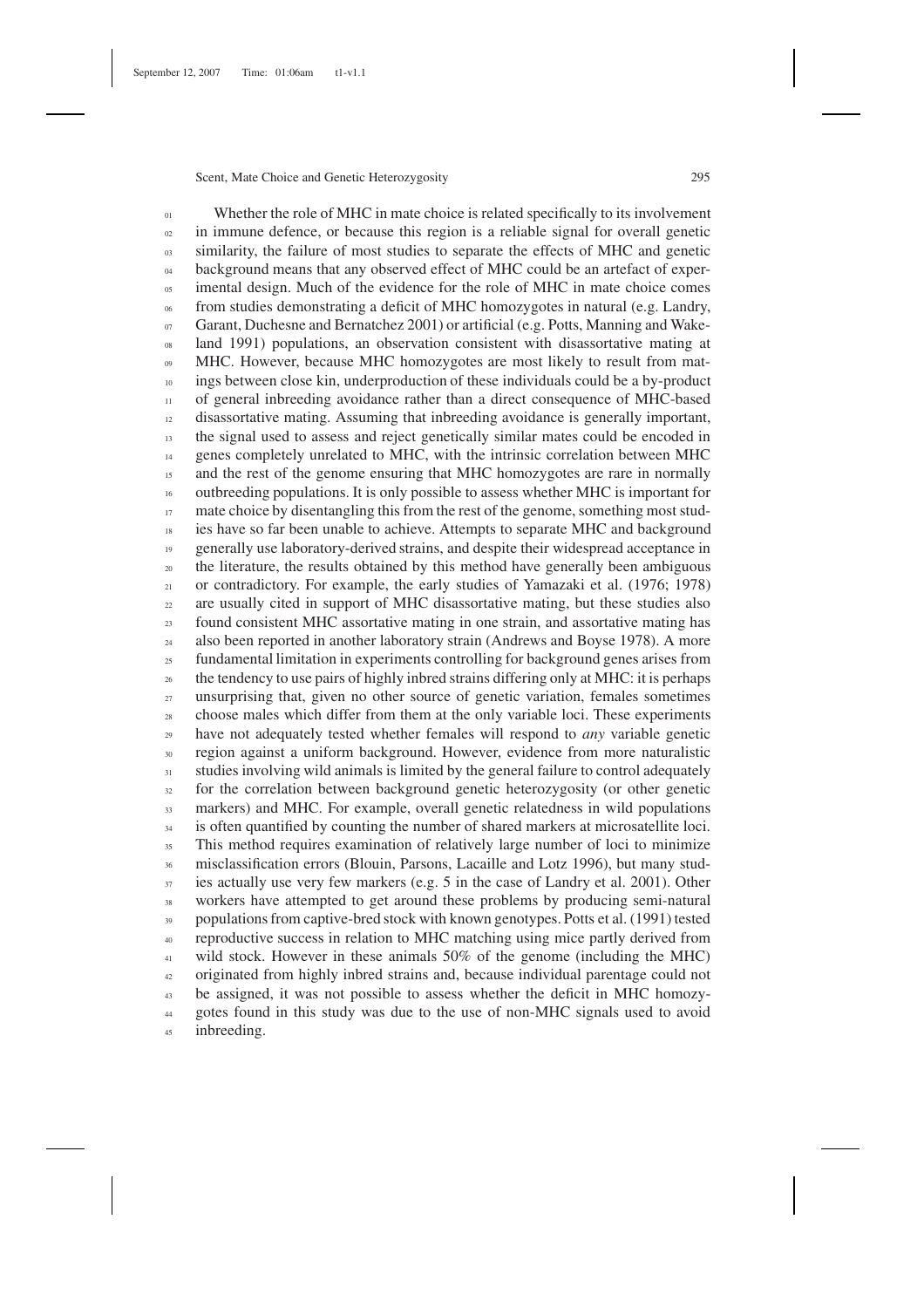## **5 Alternative Signals in Inbreeding Avoidance**

03  $04$ 05 06 07 08 09 10 11 12 13 14 15 16 17 18 19  $20$  $21$ 22 23  $24$  $25$ 26 27 28 29 30 31 32 33 34 35 36 37 38 39 40 41 42 43 44 45 The almost universal acceptance of MHC as a significant factor in vertebrate mate choice (Jordan and Bruford 1998; Penn 2002; see reviews in: Bernatchez and Landry 2003; Brennan and Kendrick 2006; Milinski 2006), despite inconsistent results and the failure to control adequately for background genes, has resulted in a deficit of research on other markers that might be used to avoid inbreeding. House mice, *Mus musculus domesticus,* have evolved a species-specific polygenic and highly polymorphic gene complex coding for major urinary proteins (MUPs), which are excreted in large quantities in the urine and form a substantial component of this species' scent signals. MUPs are known to play a key role in self-nonself recognition (Hurst, Payne, Nevison, Marie, Humphries, Robertson, Cavaggioni and Beynon 2001; Hurst, Thom, Nevison, Humphries and Beynon 2005) and are used by females to identify individual males from their competitive scent marks (Cheetham, Thom, Jury, Ollier, Beynon and Hurst 2007). MUPs have all the characteristics that make the MHC so intuitively appealing as a marker of kinship, including coding by a complex of tightly linked genes that are inherited together as a haplotype. However MUPs differ from MHC in being produced in large quantities in the liver and excreted at high concentration in urine (Humphries, Robertson, Beynon and Hurst 1999; Beynon and Hurst 2003) before being deliberately deposited extensively in the environment via scent marking. This makes them a widespread and easily detectable signal linked to genome-wide genetic heterozygosity. If mice benefit from avoiding inbreeding, as they clearly appear to (e.g. Meagher et al. 2000), we would expect them to mate disassortatively with respect to MUP in order to avoid mating with close kin, leading inevitably to a parallel reduction in homozygosity at MHC. However if the fitness benefits derived from heterozygosity specifically at the MHC are of greater importance than inbreeding avoidance, MHC odours should be used in preference. MUPs thus provide an ideal control system for identifying experimentally the MHC's role in mate choice, since they provide an equivalent polymorphic, polygenic signal closely linked to background genetic heterozygosity but with no implications for immune function. We are taking advantage of this system and breeding wild-derived populations of mice in which the relative contributions of different genetic components are controlled, allowing us to test for the first time the independent contributions to mate choice of MUP, MHC, and overall relatedness. Allowing these animals to breed in semi-natural enclosures has demonstrated that mice use MUP sharing to avoid mating with close kin. Indeed, the deficit in mating with mice of the same MUP type is sufficient to explain entirely the observed level of inbreeding avoidance, with MHC sharing having no detectable influence on mate choice (Sherborne, Thom, Paterson, Jury, Ollier, Stockley, Beynon and Hurst 2007). Previous studies have been unable to control these three components independently, leaving open the possibility that previously observed deficits in MHC homozygotes in freely-breeding populations of mice could result from the avoidance of mates with the same MUP type. Work on laboratory strains has not investigated the role of MUPs in inbreeding avoidance, probably because

 $01$  $02$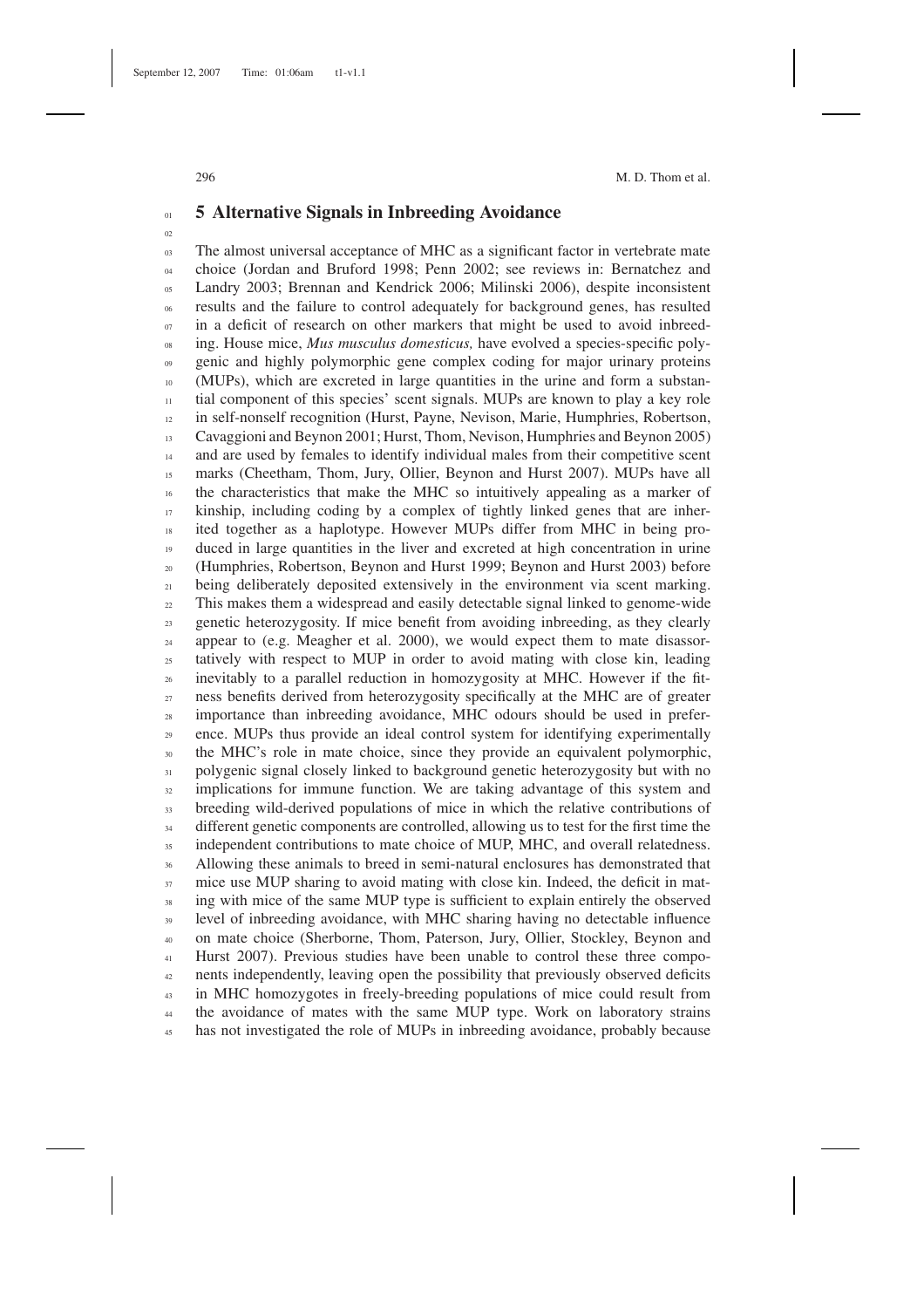$01$  $02$ 03 variability in MUPs has been largely eliminated in inbred laboratory mice (Robertson, Cox, Gaskell, Evershed and Beynon 1996), and no MUP-congenic strains currently exist.

 $04$ 05 06 07 08 09 10 11 12 13 14 15 16 17 18 The evolution of this highly polymorphic and species-specific signal suggests that the use of MHC-associated odours in inbreeding avoidance may not be as widespread as is often assumed, particularly as the main evidence for a direct link between MHC scents and disassortative mating came from mouse studies. This does not rule out the possibility that MHC plays a role in mate choice and this may vary between species, but at present evidence remains ambiguous. A possible exception is the evidence for MHC allele counting in fish (Reusch et al. 2001; Aeschlimann, Häberli, Reusch, Boehm and Milinski 2003). The MHC of fish differs from that of tetrapods as these genes are organised in at least two separate linkage groups rather than occurring in a single tight complex (Sato, Figueroa, Murray, Malaga-Trillo, Zaleska-Rutczynska, Sultmann, Toyosawa, Wedekind, Steck and Klein 2000). Nevertheless, to demonstrate that MHC is of greater importance than the rest of the genome in determining mate choice, these studies still need to control adequately for background genetic relatedness to eliminate the possibility of a correlation between MHC and the marker actually used for inbreeding assessment.

19

 $20$  $21$ 

#### **6 Conclusions**

22 23

 $24$  $25$ 26 27 28 29 30 31 32 33 34 35 36 37 38 39 40 41 42 43 44 45 The negative consequences of inbreeding for survival and reproductive success are well documented, and emphasise the fitness benefits of genetic heterozygosity. While there may be particular advantages to genetic heterozygosity at some highly polymorphic loci, there is currently little evidence to support the idea that animals choose partners specifically to maintain diversity at such regions. Instead, heterozygosity at these polymorphic loci may be maintained by the mechanisms that sustain genome-wide heterozygosity. Nevertheless, such regions may be used to recognize close relatives and avoid inbreeding. The likely evolutionary benefits of MHC heterozygosity, coupled with the highly detectable odours associated with this region, have led to the intuitively obvious conclusion that females should choose mates that will increase offspring MHC heterozygosity. Because this seems such a plausible hypothesis, evidence that the MHC does indeed appear to influence mate choice has rapidly led to the widespread acceptance of MHC disassortative mating. However while it undoubtedly follows that such behaviour should benefit choosing females, the evidence remains decidedly mixed. Experiments using MHC congenic strains of mice have produced conflicting results, and in any case bias the likelihood of detecting an effect by removing all other sources of variation. Attempts to correct for this have generally run into the opposite difficulty of disentangling the tight link between MHC and background. As a result, it remains possible that the disassortative mating behaviours attributed to MHC are in fact a consequence of mate choice on the basis of alternative, largely untested, cues associated with avoiding the substantial costs of inbreeding. MUPs appear to be one such system in house mice,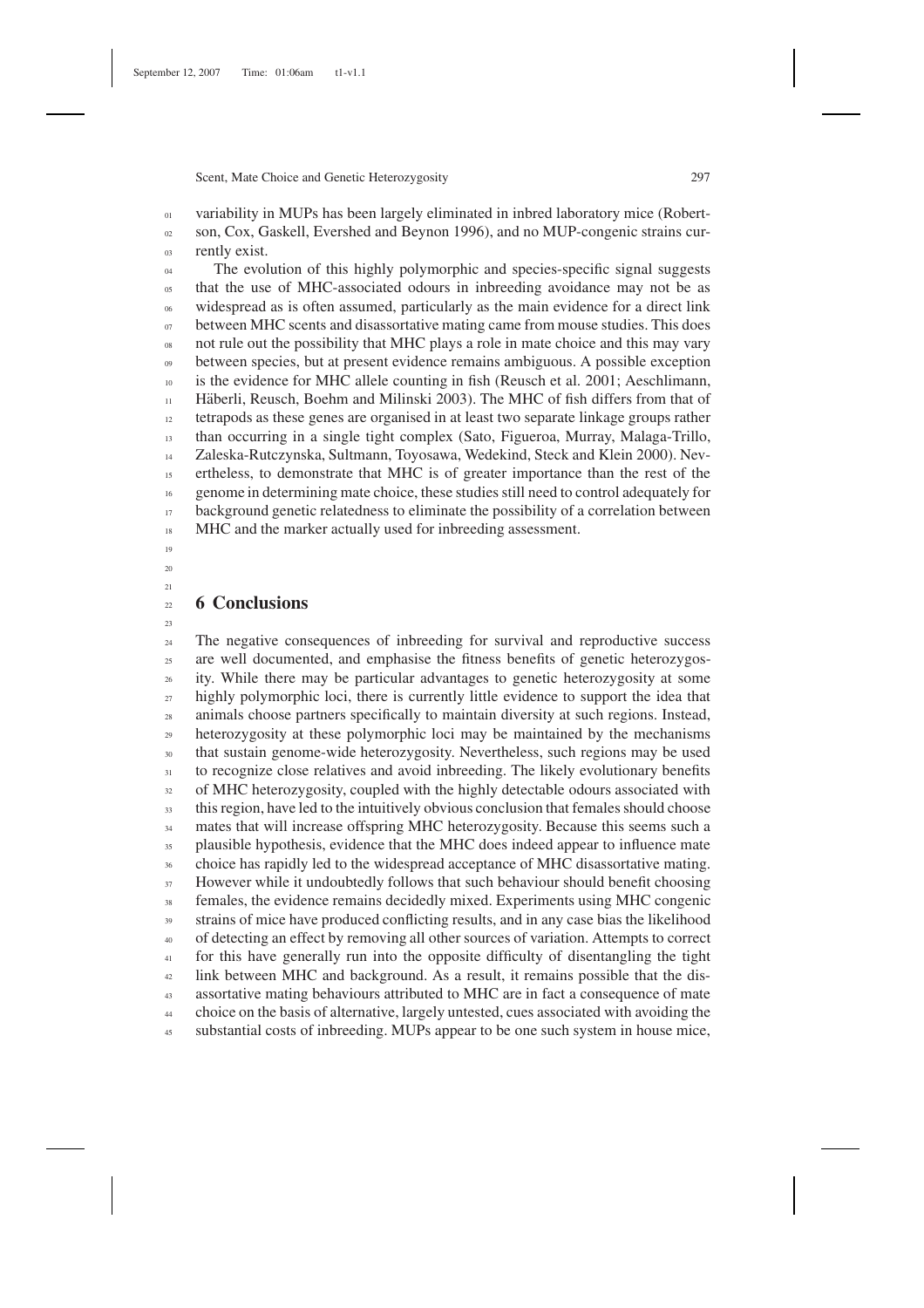$01$  $02$ but other signals of inbreeding avoidance may well be widespread. We propose that evidence for MHC effects on mate choice needs to be more critically assessed, and

03 the scope of research into polymorphic signals extended beyond just the MHC.

 $04$ 05

#### 06 **References**

07 08

09 10

13

- Aeschlimann, P.B., Häberli, M.A., Reusch, T.B.H., Boehm, T. and Milinski, M. (2003) Female sticklebacks *Gasterosteus aculeatus* use self-reference to optimize MHC allele number during mate selection. Behav. Ecol. Sociobiol. 54, 119–126.
- 11 12 Andrews, P.W. and Boyse, E.A. (1978) Mapping of an H-2-linked gene that influences mating preference in mice. Immunogenet. 6, 265–268.

Bernatchez, L. and Landry, C. (2003) MHC studies in nonmodel vertebrates: what have we learned about natural selection in 15 years? J. Evol. Biol. 16, 363–377.

14 15 Beynon, R.J. and Hurst, J.L. (2003) Multiple roles of major urinary proteins in the house mouse, *Mus domesticus*. Biochemical Society Transactions 31, 142–146.

16 17 Bixler, A. and Tang-Martinez, Z. (2006) Reproductive performance as a function of inbreeding in prairie voles (*Microtus ochrogaster)*. J. Mammal. 87, 944–949.

18 Blouin, M.S., Parsons, M., Lacaille, V. and Lotz, S. (1996) Use of microsatellite loci to classify individuals by relatedness. Mol. Ecol. 5, 393–401.

19  $20$ Brennan, P.A. and Kendrick, K.M. (2006) Mammalian social odours: attraction and individual recognition. Phil. Trans. R. Soc. B 361, 2061–2078.

 $21$ 22 Brennan, P.A. and Zufall, F. (2006) Pheromonal communication in vertebrates. Nature 444, 308–315.

Brown, J.L. (1997) A theory of mate choice based on heterozygosity. Behav. Ecol. 8, 60–65.

- 23  $24$ Brown, J.L. and Eklund, A.C. (1994) Kin recognition and the major histocompatibility complex: an integrative review. Am. Nat. 143, 435–461.
- $25$ 26 Byers, J.A. and Waits, L. (2006) Good genes sexual selection in nature. Proc. Natl. Acad. Sci. USA 103, 16343–16345.
- 27 28 Carroll, L.S., Penn, D.J. and Potts, W.K. (2002) Discrimination of MHC-derived odors by untrained mice is consistent with divergence in peptide-binding region residues. Proc. Natl. Acad. Sci. USA 99, 2187–2192.
- 29 30 Charlesworth, D. and Charlesworth, B. (1987) Inbreeding depression and its evolutionary consequences. Ann. Rev. Ecol. Syst. 18, 237–268.
- 31 32 Cheetham, S.A., Thom, M.D., Jury, F., Ollier, W.E.R., Beynon, R.J. and Hurst, J.L. (2007) MUPs not MHC provide a specific signal for individual recognition in wild house mice. Unpublished manuscript.
- 33 34 35 Coltman, D.W., Bowen, W.D. and Wright, J.M. (1998) Birth weight and neonatal survival of harbour seal pups are positively correlated with genetic variation measured by microsatellites. Proc. R. Soc. B 265, 803–809.
- 36 Coltman, D.W., Pilkington, J.G., Smith, J.A. and Pemberton, J.M. (1999) Parasite-mediated selection against inbred Soay sheep in a free-living, island population. Evolution 53, 1259–1267.
- 37 38 Cooney, R. and Bennett, N.C. (2000) Inbreeding avoidance and reproductive skew in a cooperative mammal. Proc. R. Soc. B 267, 801–806.
- 39 Crnokrak, P. and Roff, D.A. (1999) Inbreeding depression in the wild. Heredity 83, 260–270.
- 40 41 Doherty, P.C. and Zinkernagel, R.M. (1975) Enhanced immunological surveillance in mice heterozygous at the H-2 complex. Nature 256, 50–52.
- 42 43 Drickamer, L.C., Gowaty, P.A. and Holmes, C.M. (2000) Free female mate choice in house mice affects reproductive success and offspring viability and performance. Anim. Behav. 59, 371–378.
- 44 45 Egid, K. and Brown, J.L. (1989) The major histocompatibility complex and female mating preferences in mice. Anim. Behav. 38, 548–550.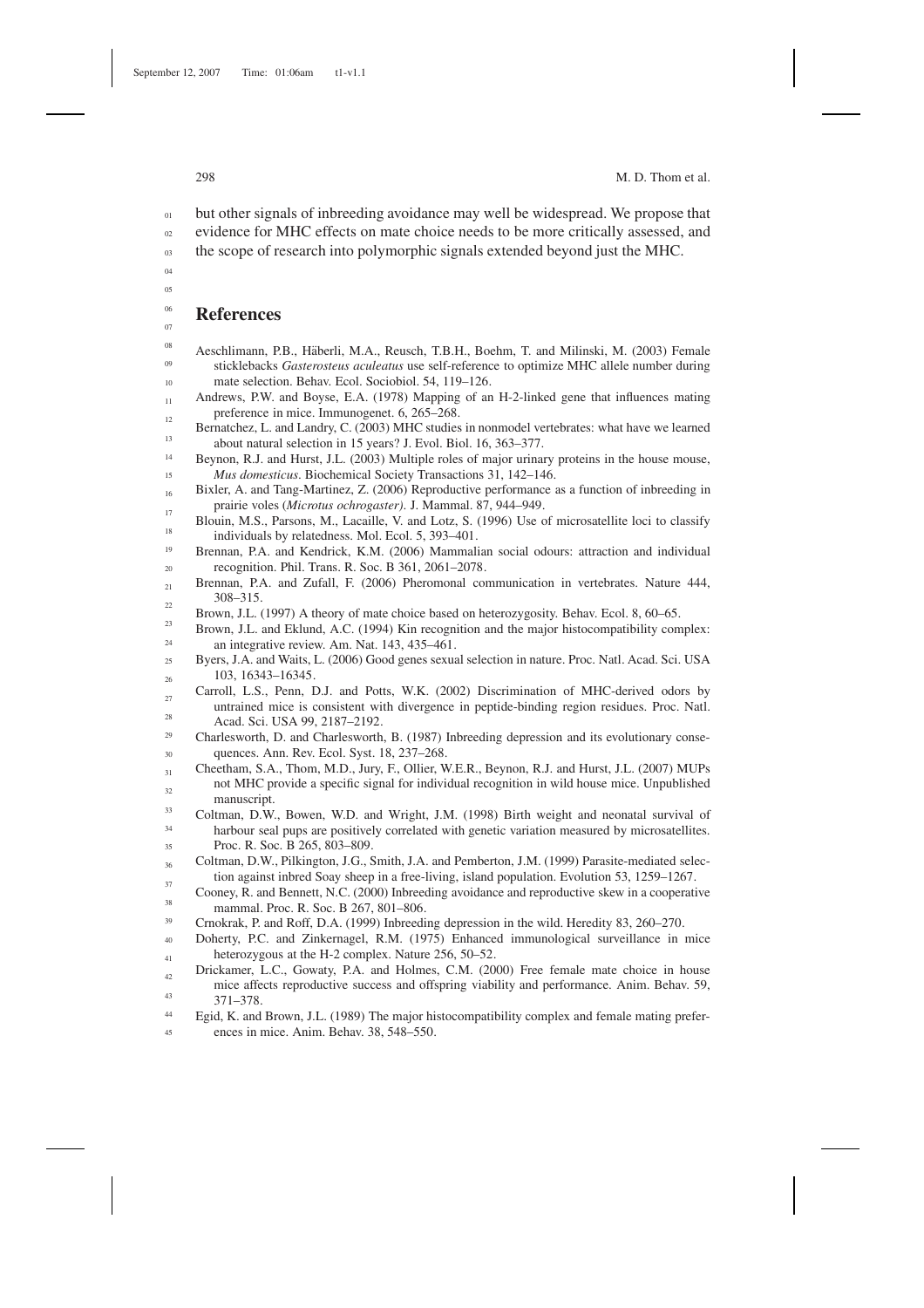- $01$  $02$ Hughes, A.L. and Nei, M. (1988) Pattern of nucleotide substitution at major histocompatibility complex class I loci reveals overdominant selection. Nature 335, 167–170.
- 03 Humphries, R.E., Robertson, D.H.L., Beynon, R.J. and Hurst, J.L. (1999) Unravelling the chemical basis of competitive scent marking in house mice. Anim. Behav. 58, 1177–1190.
- $04$ 05 06 Hurst, J.L., Payne, C.E., Nevison, C.M., Marie, A.D., Humphries, R.E., Robertson, D.H.L., Cavaggioni, A. and Beynon, R.J. (2001) Individual recognition in mice mediated by major urinary proteins. Nature 414, 631–634.
- 07 08 Hurst, J.L., Thom, M.D., Nevison, C.M., Humphries, R.E. and Beynon, R.J. (2005) MHC odours are not required or sufficient for recognition of individual scent owners. Proc. R. Soc. B 272, 715–724.
- 09 10 Jiménez, J.A., Hughes, K.A., Alaks, G., Graham, L. and Lacy, R.C. (1994) An experimental study of inbreeding depression in a natural habitat. Science 266, 271–273.
- 11 12 Jordan, W.C. and Bruford, M.W. (1998) New perspectives on mate choice and the MHC. Heredity 81, 239–245.
- 13 14 Keane, B., Creel, S.R. and Waser, P.M. (1996) No evidence of inbreeding avoidance or inbreeding depression in a social carnivore. Behav. Ecol. 7, 480–489.
- 15 Keller, L.F. (1998) Inbreeding and its fitness effects in an insular population of sparrows (*Melospiza melodia*). Evolution 52, 240–250.
- 16 17 Keller, L.F., Arcese, P., Smith, J.N.M., Hochachka, W.M. and Stearns, S.C. (1994) Selection against inbred song sparrows during a natural population bottleneck. Nature 372, 356–357.
- 18 Keller, L.F. and Waller, D.M. (2002) Inbreeding effects in wild populations. Trends Ecol. Evol. 17, 230–241.
- 19 20 Koenig, W.D., Stanback, M.T. and Haydock, J. (1999) Demographic consequences of incest avoidance in the cooperatively breeding acorn woodpecker. Anim. Behav. 57, 1287–1293.
- $21$ 22 Krackow, S. and Matuschak, B. (1991) Mate choice for non-siblings in wild mice - evidence from a choice test and a reproductive test. Ethology 88, 99–108.
- 23  $24$ Kurtz, J., Kalbe, M., Aeschlimann, P.B., Häberli, M.A., Wegner, K.M., Reusch, T.B.H. and Milinski, M. (2004) Major histocompatibility complex diversity influences parasite resistance and innate immunity in sticklebacks. Proc. R. Soc. B 271, 197–204.
- $25$ 26 27 Landry, C., Garant, D., Duchesne, P. and Bernatchez, L. (2001) 'Good genes as heterozygosity': the major histocompatibility complex and mate choice in Atlantic salmon (*Salmo salar*). Proc. R. Soc. B 268, 1279–1285.
- 28 29 Langefors, A., Lohm, J., Grahn, M., Andersen, O. and von Schantz, T. (2001) Association between major histocompatibility complex class IIB alleles and resistance to Aeromonas salmonicida in Atlantic salmon. Proc. R. Soc. B 268, 479–485.
- 30 31 32 Leinders-Zufall, T., Brennan, P., Widmayer, P., Chandramani, P., Maul-Pavicic, A., Jager, M., Li, X.H., Breer, H., Zufall, F. and Boehm, T. (2004) MHC class I peptides as chemosensory signals in the vomeronasal organ. Science 306, 1033–1037.
- 33 Mays, H.L. and Hill, G.E. (2004) Choosing mates: good genes versus genes that are a good fit. Trends Ecol. Evol. 19, 554–559.
- 34 35 Meagher, S., Penn, D.J. and Potts, W.K. (2000) Male-male competition magnifies inbreeding depression in wild house mice. Proc. Natl. Acad. Sci. USA 97, 3324–3329.
- 36 37 Milinski, M. (2006) The major histocompatibility complex, sexual selection, and mate choice. Ann. Rev. Ecol. Evol. Sys. 2006, 159–186.
- 38 39 O'Riain, M.J., Bennett, N.C., Brotherton, P.N.M., McIlrath, G. and Clutton-Brock, T.H. (2000) Reproductive supression and inbreeding avoidance in wild populations of co-operatively breeding meerkats (*Suricata suricatta*). Behav. Ecol. Sociobiol. 48, 471–477.
- 40 41 Olsén, K.H., Grahn, M., Lohm, J. and Langefors, Å. (1998) MHC and kin discrimination in juvenile Arctic charr, *Salvelinus alpinus* (L.). Anim. Behav. 56, 319–327.
- 42 Olsson, M., Madsen, T., Nordby, J., Wapstra, E., Ujvari, B. and Wittsell, H. (2003) Major histocompatibility complex and mate choice in sand lizards. Proc. R. Soc. B 270, S254–S256.
- 43 Parrott, M.L., Ward, S.J. and Temple-Smith, P.D. (2007) Olfactory cues, genetic relatedness
- 44 45 and female mate choice in the agile antechinus (*Antechinus agilis*). Behav. Ecol. Sociobiol., DOI:10.1007/s00265-006-0340-8.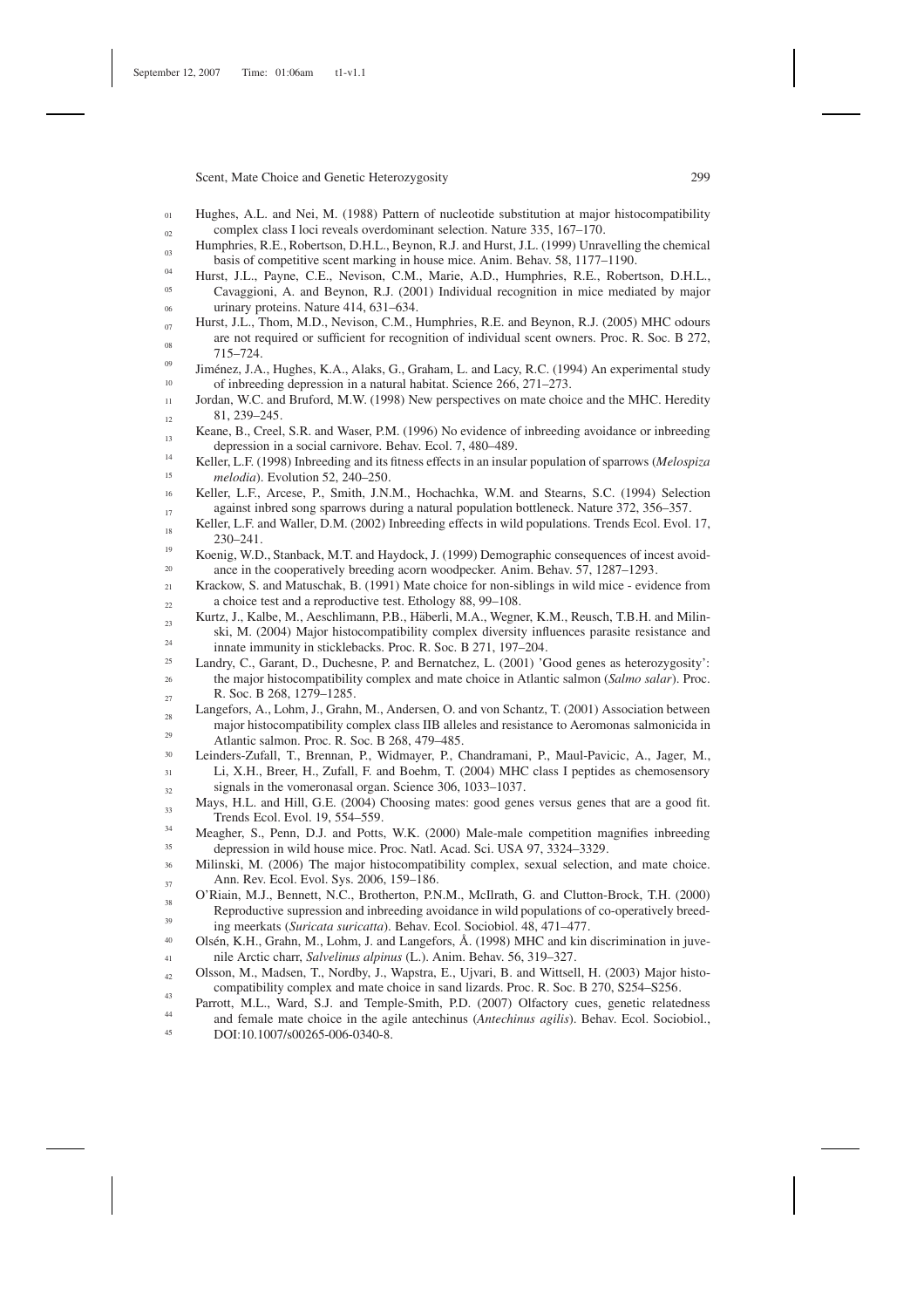$01$  $02$ 03  $04$ 05 06 07 08 09 10 11 12 13 14 15 16 17 18 19 20  $21$ 22 23  $24$  $25$ 26 27 28 29 30 31 32 33 34 35 36 37 38 39 40 41 42 43 44 45 Paterson, S., Wilson, K. and Pemberton, J.M. (1998) Major histocompatibility complex variation associated with juvenile survival and parasite resistance in a large unmanaged ungulate population (*Ovis aires* L.). Proc. Natl. Acad. Sci. USA 95, 3714–3719. Penn, D.J. (2002) The scent of genetic compatibility: sexual selection and the major histocompatibility complex. Ethology 108, 1–21. Penn, D.J., Damjanovich, K. and Potts, W.K. (2002) MHC heterozygosity confers a selective advantage against multiple-strain infections. Proc. Natl. Acad. Sci. USA 99, 11260–11264. Persaud, K.N. and Galef, B.G. (2005) Eggs of a female Japanese quail are more likely to be fertilized by a male that she prefers. J. Comp. Psych. 119, 251–256. Potts, W.K., Manning, C.J. and Wakeland, E.K. (1991) Mating patterns in seminatural populations of mice influenced by MHC genotype. Nature 352, 619–621. Potts, W.K., Manning, C.J. and Wakeland, E.K. (1994) The role of infectious disease, inbreeding and mating preferences in maintaining MHC genetic diversity: an experimental test. Phil. Trans. R. Soc. B 346, 369–378. Pusey, A. and Wolf, M. (1996) Inbreeding avoidance in mammals. Trends Ecol. Evol. 11, 201–206. Pusey, A.E. (1987) Sex-biased dispersal and inbreeding avoidance in birds and mammals. Trends Ecol. Evol. 2, 295–299. Ralls, K., Ballou, J.D. and Templeton, A. (1988) Estimates of lethal equivalents and the cost of inbreeding in mammals. Conserv. Biol. 2, 185–193. Rauch, R., Kalbe, M. and Reusch, T.B.H. (2006) Relative importance of MHC and genetic background for parasite load in a field experiment. Evol. Ecol. Res. 8, 373–386. Reusch, T.B.H., Häberli, M.A., Aeschlimann, P.B. and Milinski, M. (2001) Female sticklebacks count alleles in a strategy of sexual selection explaining MHC polymorphism. Nature 414, 300–302. Robertson, D.H.L., Cox, K.A., Gaskell, S.J., Evershed, R.P. and Beynon, R.J. (1996) Molecular heterogeneity in the major urinary proteins of the house mouse *Mus musculus*. Biochem. J. 316, 265–272. Ryan, K.K. and Lacy, R.C. (2003) Monogamous male mice bias behaviour towards females according to very small differences in kinship. Anim. Behav. 65, 379–384. Sato, A., Figueroa, F., Murray, B.W., Malaga-Trillo, E., Zaleska-Rutczynska, Z., Sultmann, H., Toyosawa, S., Wedekind, C., Steck, N. and Klein, J. (2000) Nonlinkage of major histocompatibility complex class I and class II loci in bony fishes. Immunogenet. 51, 108–116. Schellinck, H.M., Slotnick, B.M. and Brown, R.E. (1997) Odors of individuality originating from the major histocompatibility complex are masked by diet cues in the urine of rats. Anim. Learn. Behav. 25, 193–199. Seddon, N., Amos, W., Mulder, R.A. and Tobias, J.A. (2004) Male heterozygosity predicts territory size, song structure and reproductive success in a cooperatively breeding bird. Proc. R. Soc. B 271, 1823–1829. Sherborne, A.L., Thom, M.D., Paterson, S., Jury, F., Ollier, W.E.R., Stockley, P., Beynon, R.J. and Hurst, J.L. (2007) The molecular basis of inbreeding avoidance in house mice. Submitted. Simmons, L.W. (1991) Female choice and relatedness of mates in the field cricket, *Gryllus bimaculatus*. Anim. Behav. 41, 493–501. Slate, J., Kruuk, L.E.B., Marshall, T.C., Pemberton, J.M. and Clutton-Brock, T.H. (2000) Inbreeding depression influences lifetime breeding success in a wild population of red deer (*Cervus elaphus*). Proc. R. Soc. B 267, 1657–1662. Slate, J. and Pemberton, J.M. (2002) Comparing molecular measures for detecting inbreeding depression. J. Evol. Biol. 15, 20–31. Smith, D.G. (1995) Avoidance of close consanguineous inbreeding in captive groups of rhesus macaques. Am. J. Primatol. 35, 31–40. Soltis, J., Mitsunaga, F., Shimizu, K., Yanagihara, Y. and Nozaki, M. (1999) Female mating strategy in an enclosed group of *Japanes macaques*. Am. J. Primatol. 47, 263–278. Spehr, M., Kelliher, K.R., Li, X.H., Boehm, T., Leinders-Zufall, T. and Zufall, F. (2006) Essential role of the main olfactory system in social recognition of major histocompatibility complex peptide ligands. J. Neurosci. 26, 1961–1970.